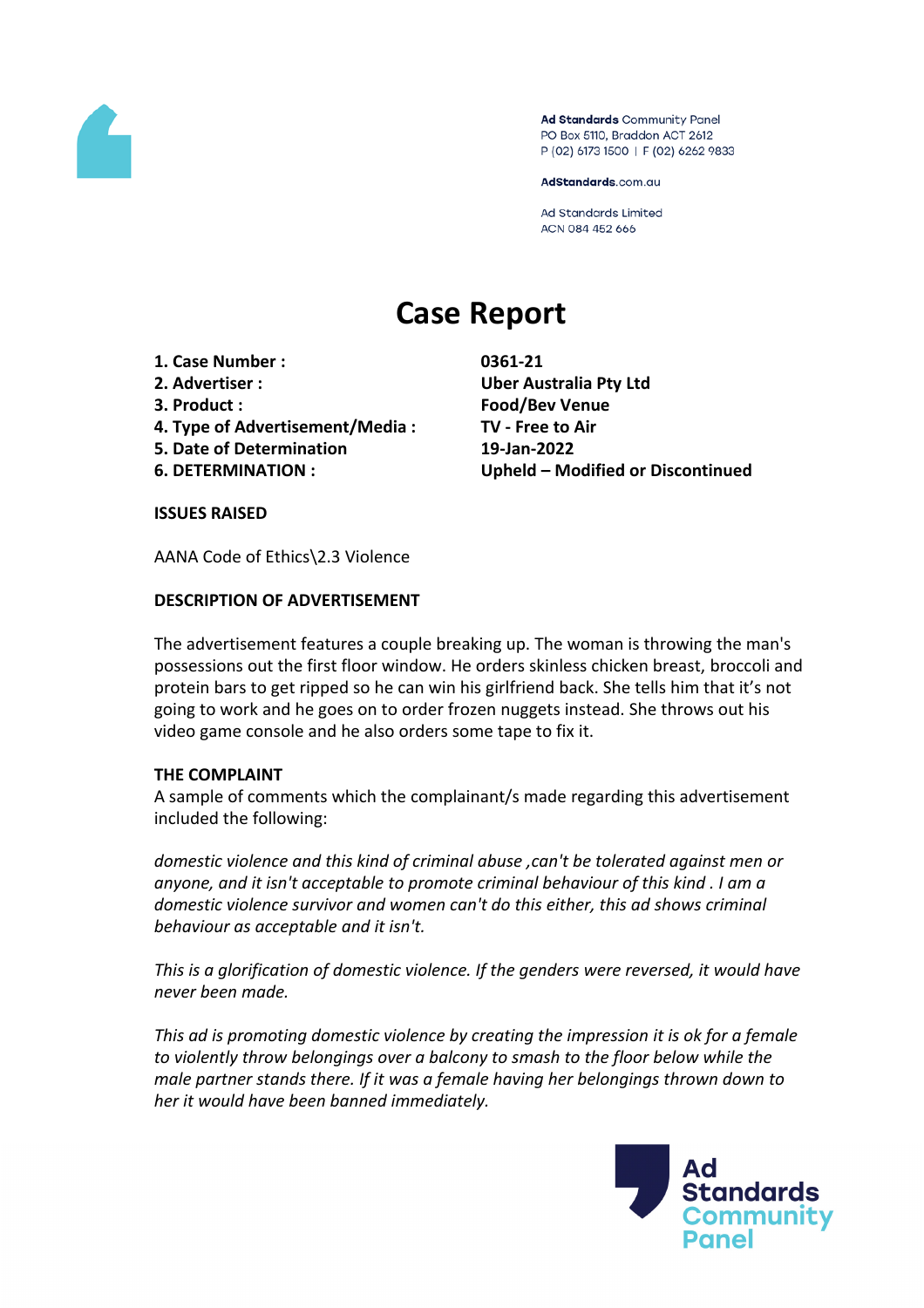

*This is absolutely disgraceful and should be removed and not aired again. Domestic violence of any kind in any direction is absolutely abhorrent.*

*I feel this advertisement touches on domestic violence/abuse. She is destroying all his belongings and almost hits him. If this advertisement was a man throwing a lady's belongings out, more people would complain or be in an uproar about it. It's not a good message at all to anyone who has been through this type of abuse. It might seem like an innocent advertisement to some, but it really does touch on domestic violence. Others I've spoken to agree with me.*

## **THE ADVERTISER'S RESPONSE**

Comments which the advertiser made in response to the complainant/s regarding this advertisement include the following:

- *1. Response to issues raised in complaint*
- *1.1 Advertisement does not serve to discriminate or vilify (section 2.1 of the Code)*

*The Advertisement does not portray people or depict material in a way which discriminates against or vilifies a person or section of the community on account of a defined attribute. In this regard, the Advertisement does not reference or depict:*

*(a) unfair or less favourable treatment towards any person or group on the basis of an attribute, including on the basis of gender; and*

*(b) treatment that humiliates, intimidates or incites hatred, contempt or ridicule of any person on the basis of an attribute, including on the basis of gender.*

*1.2 No reference to exploitative or degrading acts (section 2.2 of the Code)*

*(a) The Advertisement does not employ sexual appeal, or place focus on body parts, in a manner which is exploitative or degrading of any individual or group of people.*

*(b) No images of minors, or people appearing as minors, are used in the Advertisement.*

*1.3 Advertisement does not present or portray violence (section 2.3 of the Code)*

*(a) The Advertisement depicts a woman throwing a man's possessions out of an apartment window. The average member of the public would:*

*(i) not reasonably perceive this as a portrayal of violence; or*

*(ii) perceive this as a light hearted and humorous portrayal of a woman breaking up with a man, that is justifiable in the context and tone of the Advertisement.*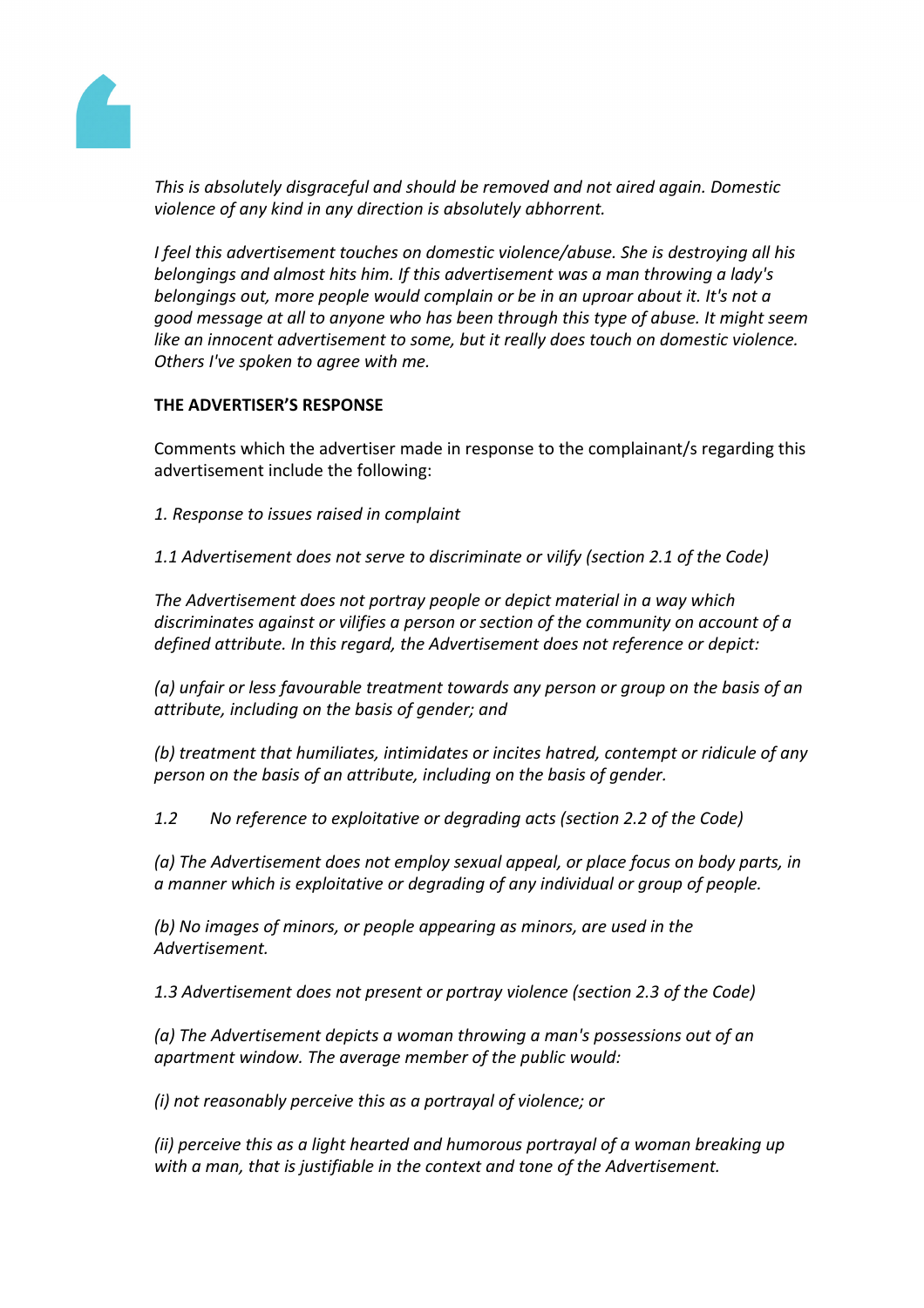

*(b) The style of the Advertisement is:*

*(i) light hearted and humorous in a tongue-in-cheek manner, including due to the way the man's order changes as the storyline unfolds;*

*(ii) humorously exaggerated and reminiscent of a movie-style breakup scene (with an onlooker and his/her pet watching on); and*

*(iii) intentionally unrealistic due to its exaggerated style and the interjecting lines to the camera.*

*(c) There is nothing in the Advertisement to suggest, expressly or impliedly:*

*(i) that the man has been physically harmed or that there is a threat of physical harm to him;*

*(ii) sexual violence has taken or will take place; or*

*(iii) that the couple has had a history of violence, such as domestic violence.*

*(d) The man is depicted as being sad and/or regretful, which is in keeping with the context of the storyline, but is clearly not depicted as being fearful of the woman. This is supported by:*

*(i) the relaxed manner in which he speaks to the camera;*

*(ii) the way he smiles when revealing his plan to win back his girlfriend; and*

*(iii) the apathetic and wry response of 'Okay, frozen nuggets' to Stephanie's line that he will not be winning her back, which is humorously juxtaposed against his initial, aspirational order and the conviction in his plan (which is immediately dissolved).*

*(e) The intention of the Advertisement is to highlight the utility of the Uber Eats platform as a solution to unusual or humorous predicaments, such as what to order for dinner when you have just gone through a breakup. This, together with the style, tone and script of the Advertisement, creates an element of absurdity and reinforces the overall impression that the Advertisement is intended to be interpreted in a light hearted manner.*

*(f) If the throwing of possessions were deemed to be violence (which, in any case, we consider it not to be), it is justifiable in the context of the Advertisement because:*

*(i) it is relevant to the storyline, which reinforces the overarching message that the Uber Eats platform can be used where you require grocery items to be delivered conveniently and quickly in situations of unexpected need;*

*(ii) it is presented in a light hearted and unrealistic manner;*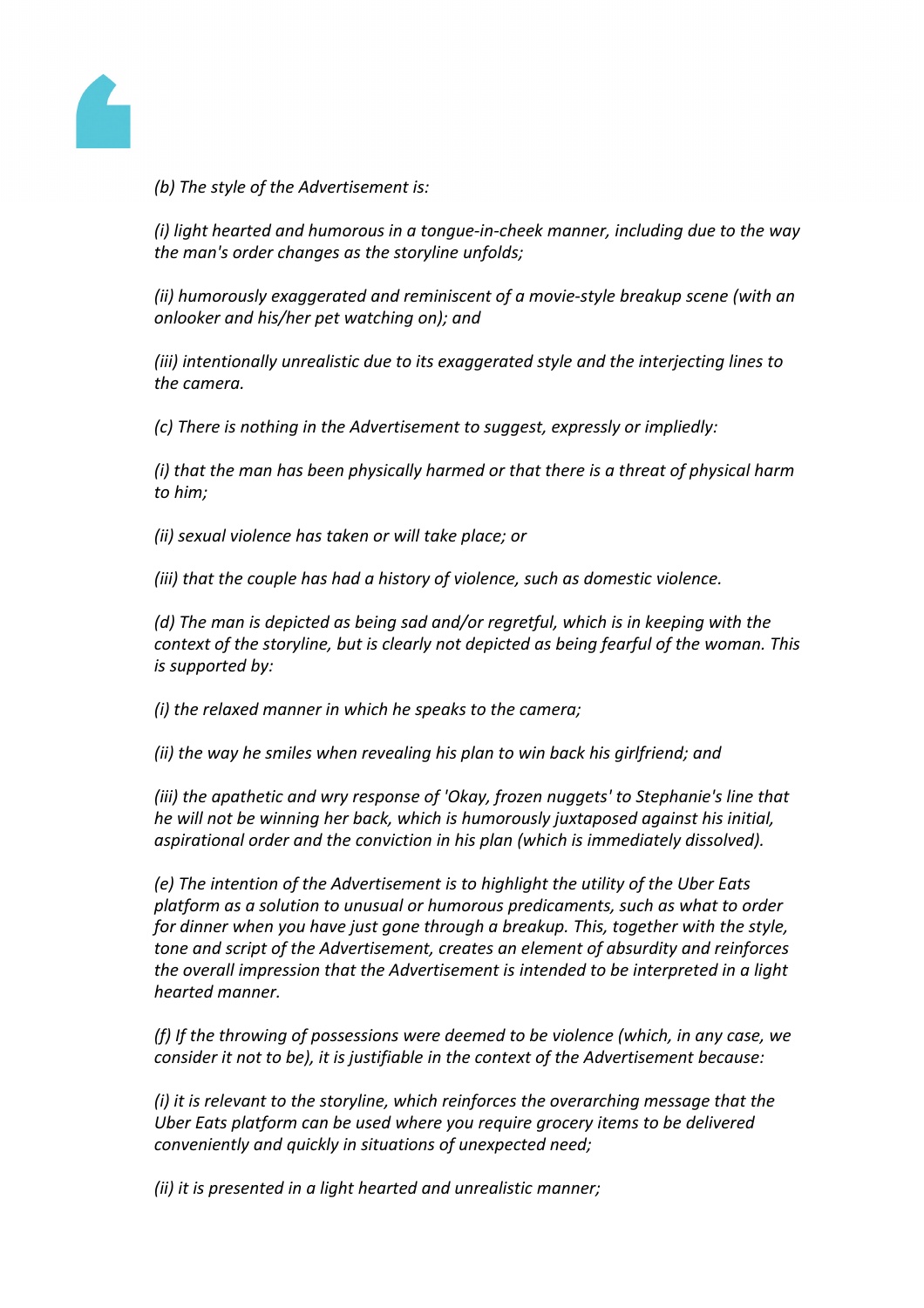

*(iii) it is not presented in a manner that is distressing or could reasonably be considered as condoning violence or portraying it as being acceptable;*

*(iv) it is appropriate for members of the intended audience, being adult grocery and alcohol consumers aged 18 - 54 years;*

*(v) the Advertisement is not targeted at and does not have any particular appeal to children and does not promote a children's product; and*

*(vi) there is no specific intent to present or portray violence.*

*(g) Further, for the reasons outlined above, Uber does not agree with the complainants' claims that:*

*(i) reversing the gender roles would have an impact on the assessment of the Advertisement; and*

*(ii) the Advertisement promotes or glorifies violence or criminal behaviour or implies that such behaviour is acceptable.*

*1.4 Advertisement does not reference sex, sexuality or nudity (section 2.4 of the Code)*

*Section 2.4 of the Code is not relevant to the complaint as the Advertisement does not reference or depict sex, sexuality or nudity.*

*1.5 Appropriate language used throughout the Advertisement (section 2.5 of the Code)*

*(a) The language used was appropriate in the context of the storyline and audience of the Advertisement.*

*(b) No strong or obscene language was used in the Advertisement.*

*(c) In particular, no abusive, threatening, intimidating or manipulative language, or language indicative of any form of emotional abuse, was used.*

*1.6 Advertisement not contrary to health and safety (section 2.6 of the Code)*

*Section 2.6 of the Code is not relevant to the complaint, on the basis that:*

*(a) the content and imagery displayed in the Advertisement does not depict unsafe practices; and*

*(b) the Advertisement does not promote behaviour that is contrary to prevailing community standards on health and safety.*

*1.7 Advertisement distinguishable as advertising (section 2.7 of the Code)*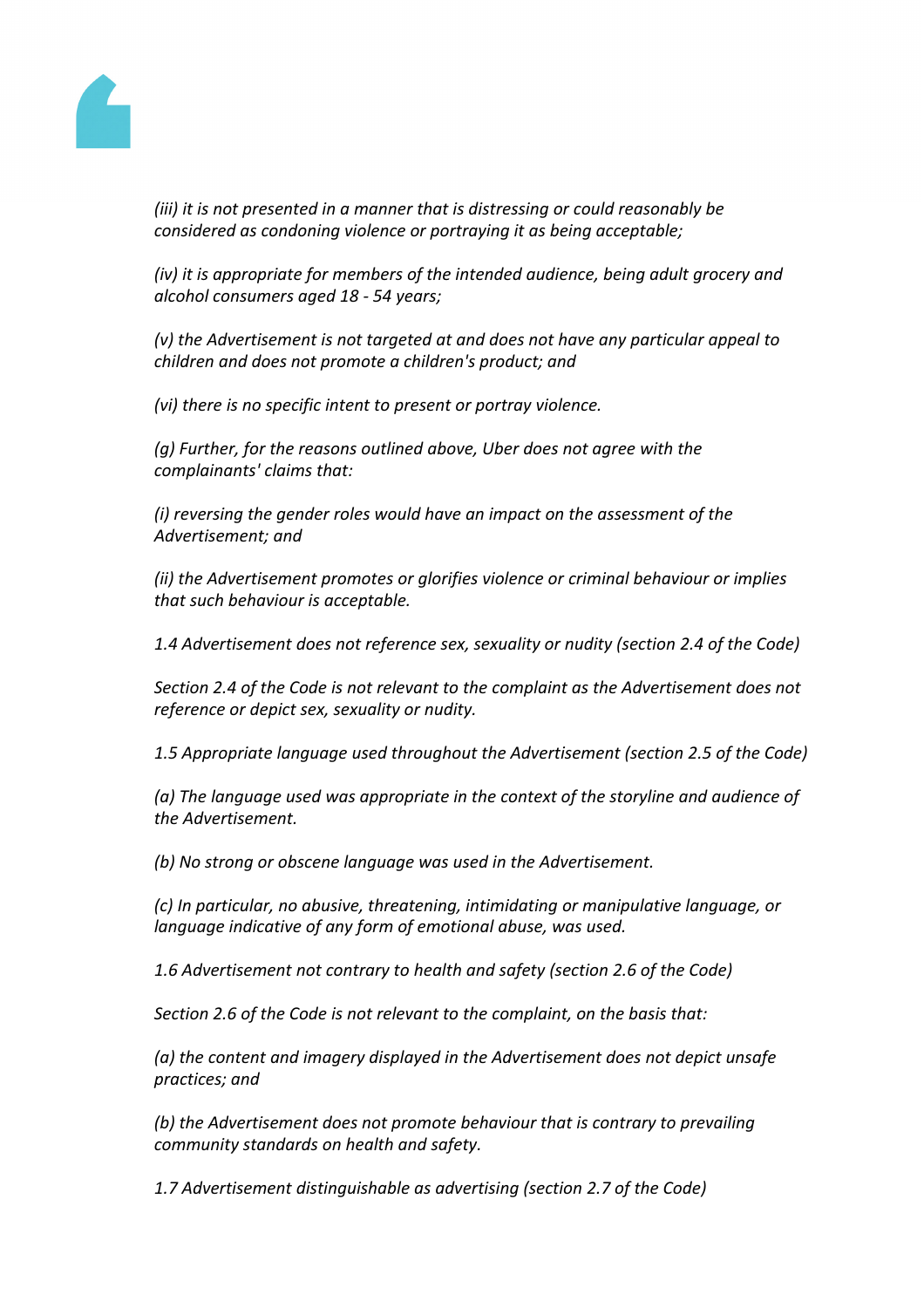

*It is made clear to the audience that the Advertisement is advertising from its overall presentation, including through:*

*(a) the inclusion of Uber Eats branding (eg the use of the distinctive Uber Eats logo, distinctive Uber Eats branded paper bag and distinctive doorbell ring sound);*

*(b) the standard Uber Eats campaign tagline of 'This calls for…'; and*

*(c) the channels on which it has been placed (eg television, the Uber Eats YouTube channel).*

*1.8 Further examination of section 2 of the Code*

*Uber has considered the Advertisement alongside the remainder of section 2 of the Code and submits that the Advertisement does not breach any of the matters covered under those sections.*

*2. AANA Code for Advertising and Marketing Communications to Children*

*Uber submits that the Advertisement does not fall within the scope of the AANA Code for Advertising and Marketing Communications to Children.*

*3. AANA Food and Beverages Marketing and Communications Code*

*(a) The Advertisement contains a reference to food or beverage products and, therefore, falls within the scope of the AANA Food and Beverages Marketing and Communications Code (Food and Beverages Code).*

*(b) Uber has considered the Advertisement alongside the Food and Beverages Code and submits that the Advertisement does not breach any of the matters covered by it.*

*4. Conclusion*

*Given the above, the Advertisement complies with all relevant codes and practice notes and the complaints should be dismissed.*

### **THE DETERMINATION**

The Ad Standards Community Panel (the Panel) considered whether this advertisement breaches Section 2 of the AANA Code of Ethics (the Code).

The Panel noted the complainants' concern that the advertisement depicts domestic violence.

The Panel viewed the advertisement and noted the advertiser's response.